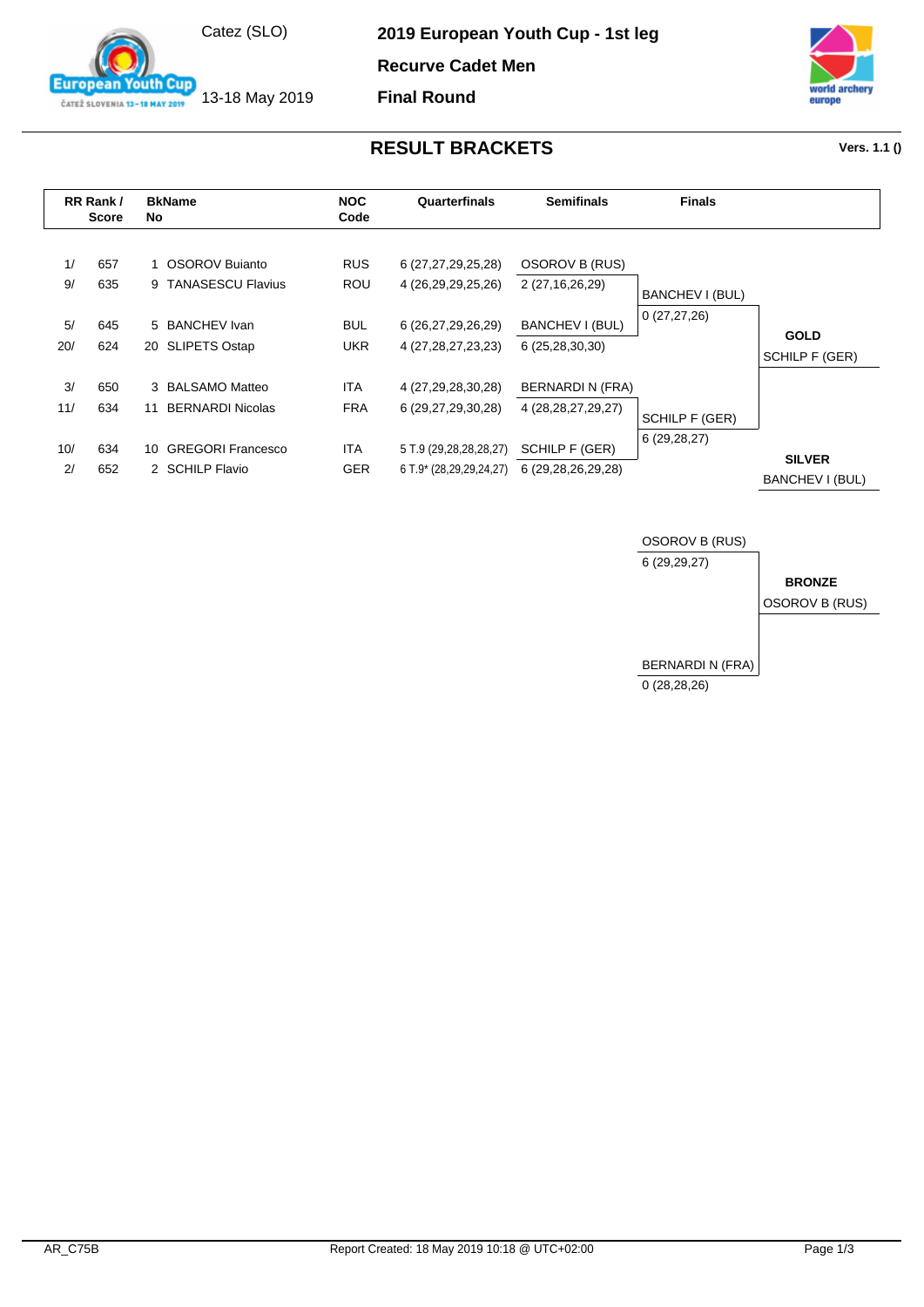

13-18 May 2019

**European Youth Cup** ČATEŽ SLOVENIA 13-18 MAY 2019

**2019 European Youth Cup - 1st leg**

**Recurve Cadet Men**

**Elimination Round**



## **RESULT BRACKETS Vers. 1.1 ()**

|     | RR Rank/<br><b>Score</b> | No | <b>BkName</b>                           | <b>NOC</b><br>Code | 1/24<br>Elimin. Round  | 1/16<br>Elimin. Round                          | 1/8<br>Elimin. Round                         | Quarterfinals          |
|-----|--------------------------|----|-----------------------------------------|--------------------|------------------------|------------------------------------------------|----------------------------------------------|------------------------|
| 1/  | 657                      |    | 1 OSOROV Buianto                        | <b>RUS</b>         |                        | OSOROV B (RUS)                                 |                                              |                        |
|     |                          |    | pre-seeded in 1/16th                    |                    |                        | 6(27,29,28)                                    |                                              |                        |
|     |                          |    |                                         |                    |                        |                                                | OSOROV B (RUS)                               |                        |
| 33/ | 590                      |    | 33 LEONIDA Leonidas                     | <b>CYP</b>         | 5 T.7 (28,24,26,26,29) | CHABIN K (SUI)                                 | 6 (28, 29, 29, 27)                           |                        |
| 32/ | 591                      |    | 32 CHABIN Keziah                        | SUI                | 6 T.9 (26,25,26,23,30) | 0(26, 27, 26)                                  |                                              | <b>OSOROV B (RUS)</b>  |
| 17/ | 627                      |    | 17 MERKEL Domenic                       | <b>GER</b>         |                        | MERKEL D (GER)                                 |                                              | 6 (27,27,29,25,28)     |
|     |                          |    | -Bye-                                   |                    |                        | 4 (29,26,28,28,28)                             |                                              |                        |
|     |                          |    |                                         |                    |                        |                                                | KOSTYK S (UKR)                               |                        |
|     |                          |    | -Bye-                                   |                    |                        | KOSTYK S (UKR)                                 | 2 (28,25,29,26)                              |                        |
| 16/ | 631                      |    | 16 KOSTYK Stefan                        | <b>UKR</b>         |                        | 6 (28,29,30,28,28)                             |                                              |                        |
| 9/  | 635                      |    | 9 TANASESCU Flavius                     | ROU                |                        | TANASESCU F (ROU)                              |                                              |                        |
|     |                          |    | -Bye-                                   |                    |                        | 6 (26,29,23,26,26)                             |                                              |                        |
|     |                          |    |                                         |                    |                        |                                                | TANASESCU F (ROU)<br>6 T.10 (27,24,26,28,27) |                        |
| 41/ | 508                      |    | 41 SERGEJEVS Romans                     | LAT                | 3 (26, 26, 24, 23, 26) | SPENCER-NICE R (GBR)                           |                                              |                        |
| 24/ | 618                      |    | 24 SPENCER-NICE Riley                   | <b>GBR</b>         | 7 (25,26,29,25,27)     | 4 (21,26,26,27,25)                             |                                              | TANASESCU F (ROU)      |
| 25/ | 617                      |    | 25 LAMART Gauthier                      | <b>FRA</b>         | 7 (24,26,26,29)        | <b>LAMART G (FRA)</b>                          |                                              | 4 (26,29,29,25,26)     |
| 40/ | 532                      |    | 40 CHRISTENSEN Christian Brendstrup DEN |                    | 1 (24, 24, 22, 25)     | 2 (28,26,29,26)                                |                                              |                        |
|     |                          |    |                                         |                    |                        |                                                | FABRIZZI F (ITA)                             |                        |
|     |                          |    | pre-seeded in 1/16th                    |                    |                        | FABRIZZI F (ITA)                               | 5 T.9 (26,26,28,27,27)                       |                        |
| 8/  | 640                      |    | 8 FABRIZZI Federico                     | <b>ITA</b>         |                        | 6 (29, 29, 26, 27)                             |                                              |                        |
| 5/  | 645                      |    | 5 BANCHEV Ivan                          | <b>BUL</b>         |                        | BANCHEV I (BUL)                                |                                              |                        |
|     |                          |    | pre-seeded in 1/16th                    |                    |                        | 6 (27,28,29,27)                                |                                              |                        |
|     |                          |    |                                         |                    |                        |                                                | BANCHEV I (BUL)<br>7 (27,29,28,27,27)        |                        |
| 37/ | 566                      |    | 37 THOMPSON Dan                         | <b>GBR</b>         | 6 (28, 23, 26, 28)     | THOMPSON D (GBR)                               |                                              |                        |
| 28/ | 600                      |    | 28 TRZOPEK Marek                        | <b>POL</b>         | 2 (23, 24, 19, 27)     | 2 (28,26,28,24)                                |                                              | <b>BANCHEV I (BUL)</b> |
| 21/ | 624                      |    |                                         | <b>UKR</b>         |                        |                                                |                                              | 6 (26,27,29,26,29)     |
|     |                          |    | 21 BORYK Maksym<br>-Bye-                |                    |                        | <b>BORYK M (UKR)</b><br>6 (27, 18, 23, 25, 27) |                                              |                        |
|     |                          |    |                                         |                    |                        |                                                | <b>BORYK M (UKR)</b>                         |                        |
|     |                          |    | -Bye-                                   |                    |                        | DORZHIEV B (RUS)                               | 3 (27,27,24,28,25)                           |                        |
| 12/ | 633                      |    | 12 DORZHIEV Bato                        | <b>RUS</b>         |                        | 4 (26,26,28,24,25)                             |                                              |                        |
| 13/ | 632                      |    | 13 TIMPU Mario                          | <b>ROU</b>         |                        | TIMPU M (ROU)                                  |                                              |                        |
|     |                          |    | -Bye-                                   |                    |                        | 0(28, 27, 24)                                  |                                              |                        |
|     |                          |    |                                         |                    |                        |                                                | SLIPETS O (UKR)                              |                        |
|     |                          |    | -Bye-                                   |                    |                        | SLIPETS O (UKR)                                | 6 (29, 28, 26, 28)                           |                        |
| 20/ | 624                      |    | 20 SLIPETS Ostap                        | <b>UKR</b>         |                        | 6 (29,28,28)                                   |                                              | SLIPETS O (UKR)        |
| 29/ | 600                      |    | 29 SULIK Leo                            | CRO                | 7 (24, 27, 28, 25, 24) | SULIK L (CRO)                                  |                                              | 4 (27, 28, 27, 23, 23) |
| 36/ | 584                      |    | 36 CHOJECKI Mi?osz                      | POL                | 3 (27,27,26,23,22)     | 3 (25,25,25,30,25)                             |                                              |                        |
|     |                          |    |                                         |                    |                        |                                                | WOODGATE J (GBR)                             |                        |
|     |                          |    | pre-seeded in 1/16th                    |                    |                        | WOODGATE J (GBR)                               | 2 (25,27,27,26)                              |                        |
| 4/  | 646                      |    | 4 WOODGATE James                        | GBR                |                        | 7 (28,28,25,26,28)                             |                                              |                        |